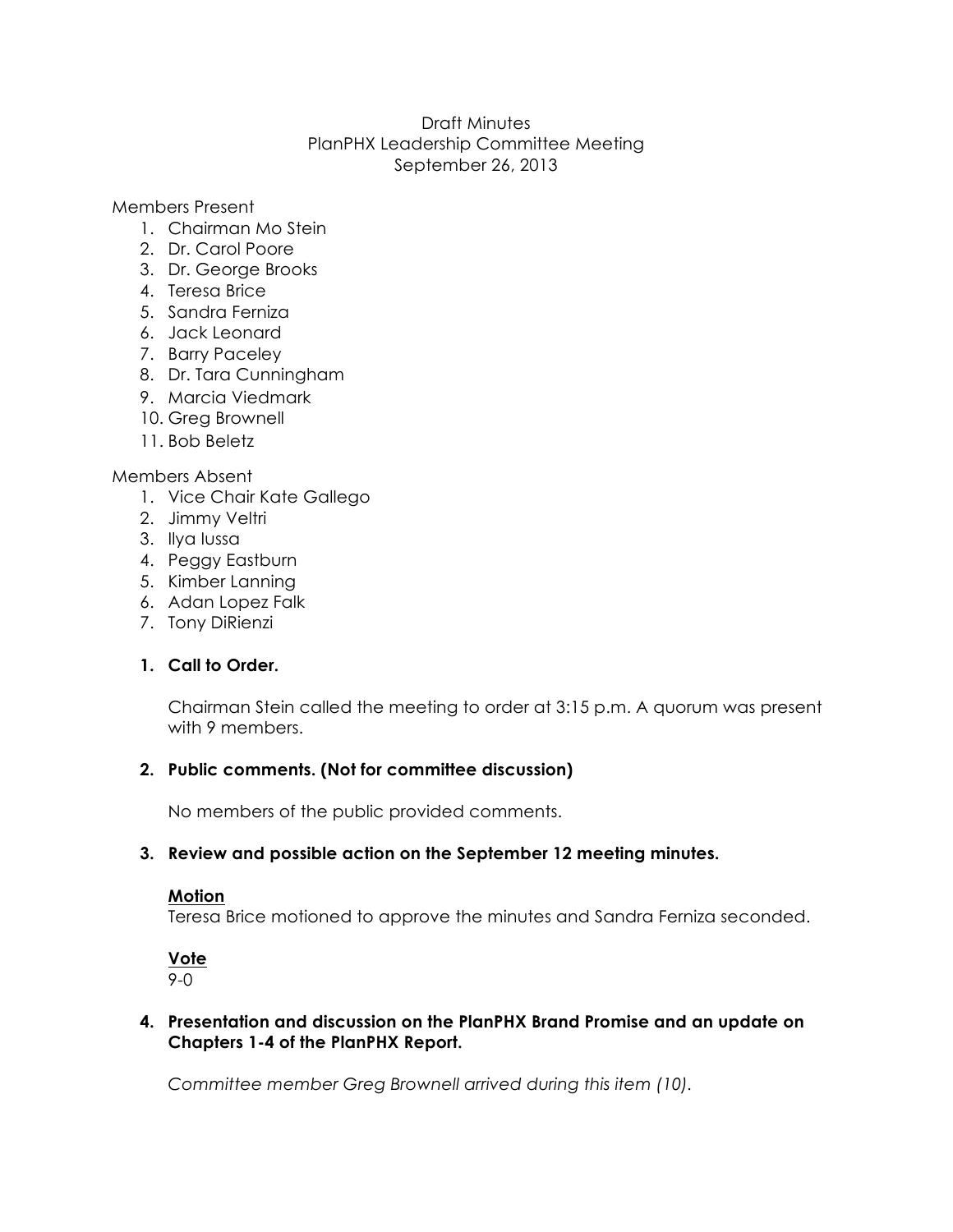Chairman Stein offered a few thoughts before addressing the item.

- Mayor Stanton's submittal to the *Arizona Republic* survey regarding a vision for the future of Arizona is consistent with the big ideas and themes of the PlanPHX project. This is positive, but more needs to be done to have the Mayor utilize some of the project's key points.
- A meeting with the Mayor is scheduled soon to discuss next steps on the PlanPHX Summit. While the summit has always been planned for November, we will most likely be looking at a 2013 date for the event.

Josh Bednarek presented an overview of the updated Brand Promise. Committee members had the following questions and comments:

- Chairman Stein points out that the brand "Oasis" be an idea. "What exactly are we trying to brand? The General Plan, or Phoenix itself?" He concerns that branding Phoenix would be far too complex.
- Greg Brownell discusses the historical context of an oasis bringing different cultures together over a necessity to share water. Greg commented that it could be an interesting metaphor for Phoenix.

Josh Bednarek provided an update on Chapters 1-4 of the PlanPHX report. Committee members had the following comments:

- Chairman Stein suggests that there be less writing, and more graphics and data.
- Dr. George Brooks expresses the idea of rearranging the layout, referring to the idea of DNA strands as building blocks.

Josh responded that he will incorporate more photos and the building blocks concept into the report.

## **5. Presentation and discussion on Chapter 5 of the PlanPHX Report: Update on goals for the 5 Big Ideas and an overview on initiatives.**

Josh Bednarek gives a brief overview of updates to goals:

- Condensing goals to be more precise/better understood.
- Inspiring referring back to Dr. George Brooks' comments of inspiration from the last meeting.
- To use Phoenix itself as a case study as much as possible.

Staff members each give a brief overview of their perspective areas and thank all subcommittee members for their efforts.